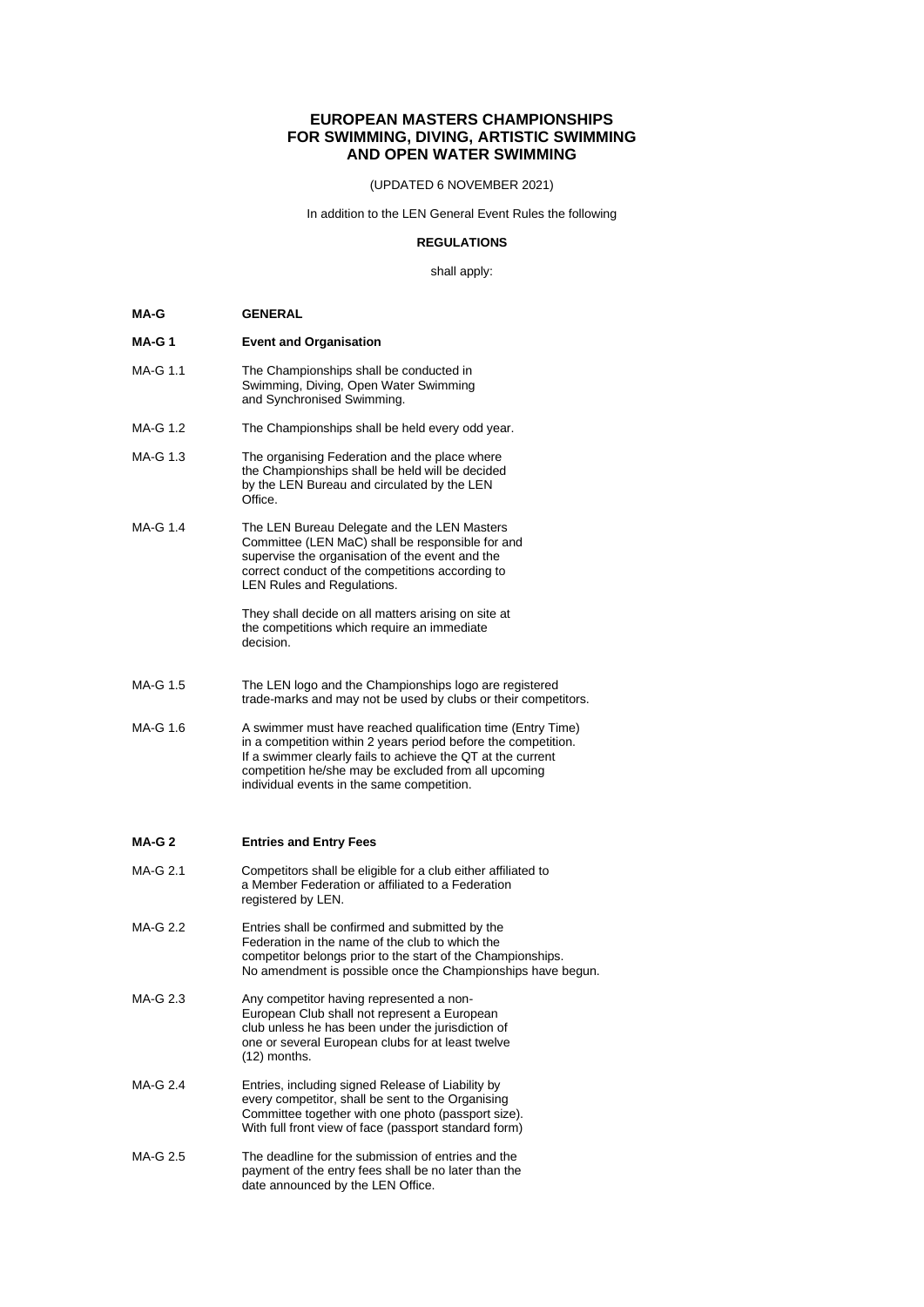- MA-G 2.6 Entry fees shall be as decided by the LEN Bureau and circulated by the Organising Committee.
- MA-G 2.7 Entry fees shall be paid to the Organising Committee. Confirmation of payment shall be attached to the entries.
- MA-G 2.8 There shall be no refund of entry fees.

## **MA-G 3 Accreditation**

| MA-G 3.1   | Accreditation shall be issued for:<br>a. all competitors and approved officials of the<br>Federations:<br>b. any President of a Member Federation or a<br>Federation registered by LEN;<br>c. all persons nominated by LEN;<br>d. all persons involved in the organisation of the<br>Championships. |
|------------|-----------------------------------------------------------------------------------------------------------------------------------------------------------------------------------------------------------------------------------------------------------------------------------------------------|
|            | No other person shall receive an accreditation.                                                                                                                                                                                                                                                     |
| MA-G 3.2   | Each Competitor may collect his/her Accreditation<br>Card with a photo two (2) days prior to the<br>Championships at the Accreditation Centre after<br>proof of identity (passport or ID card).                                                                                                     |
| $MA-G.3.3$ | The Organising Committee shall check name, age,<br>and entries before handing out the accreditation<br>card.                                                                                                                                                                                        |
| $MA-G4$    | Awards                                                                                                                                                                                                                                                                                              |
| MA-G 4.1   | Victory Ceremonies shall take place after each<br>event at a place and a time announced by the<br>Organising Committee.                                                                                                                                                                             |
|            | Medals shall be awarded to competitors placed first<br>to third in each event and age group.                                                                                                                                                                                                        |

Diplomas shall be awarded to competitors placed first to eighth in each event and age group.

- MA-G 4.2 Points shall not be counted and no awards shall be given to Federations or clubs.
- MA-G 4.3 A commemorative souvenir shall be given to each competitor starting and to each approved official.

### **MA-G 5 Officials**

- MA-G 5.1 The LEN MaC shall nominate for each competition session one (1) Technical Delegate and one (1) Referee.
- MA-G 5.2 Federations may nominate suitably qualified and experienced officials for each aquatic discipline.
- MA-G 5.2.1 Applications shall be submitted to the LEN Office no later than the date announced by the LEN Office.
- MA-G 5.2.2 Officials approved are on the costs of the nominating Federation.
- MA-G 5.3 The Technical Delegate shall nominate the key officials to be on duty on each competition session.
- MA-G 5.4 The organising Federation shall provide all the other officials.

#### **MA-SW SWIMMING**

- **MA-SW 1 Events and age groups**
- MA-SW 1.1 Events are (men and women):<br>}<br>! 50 m, 100 m, 200 m, 400 m, 800 m; -Breaststroke 50 m, 100 m, 200 m;<br>-Backstroke 50 m, 100 m, 200 m; 50 m, 100 m, 200 m;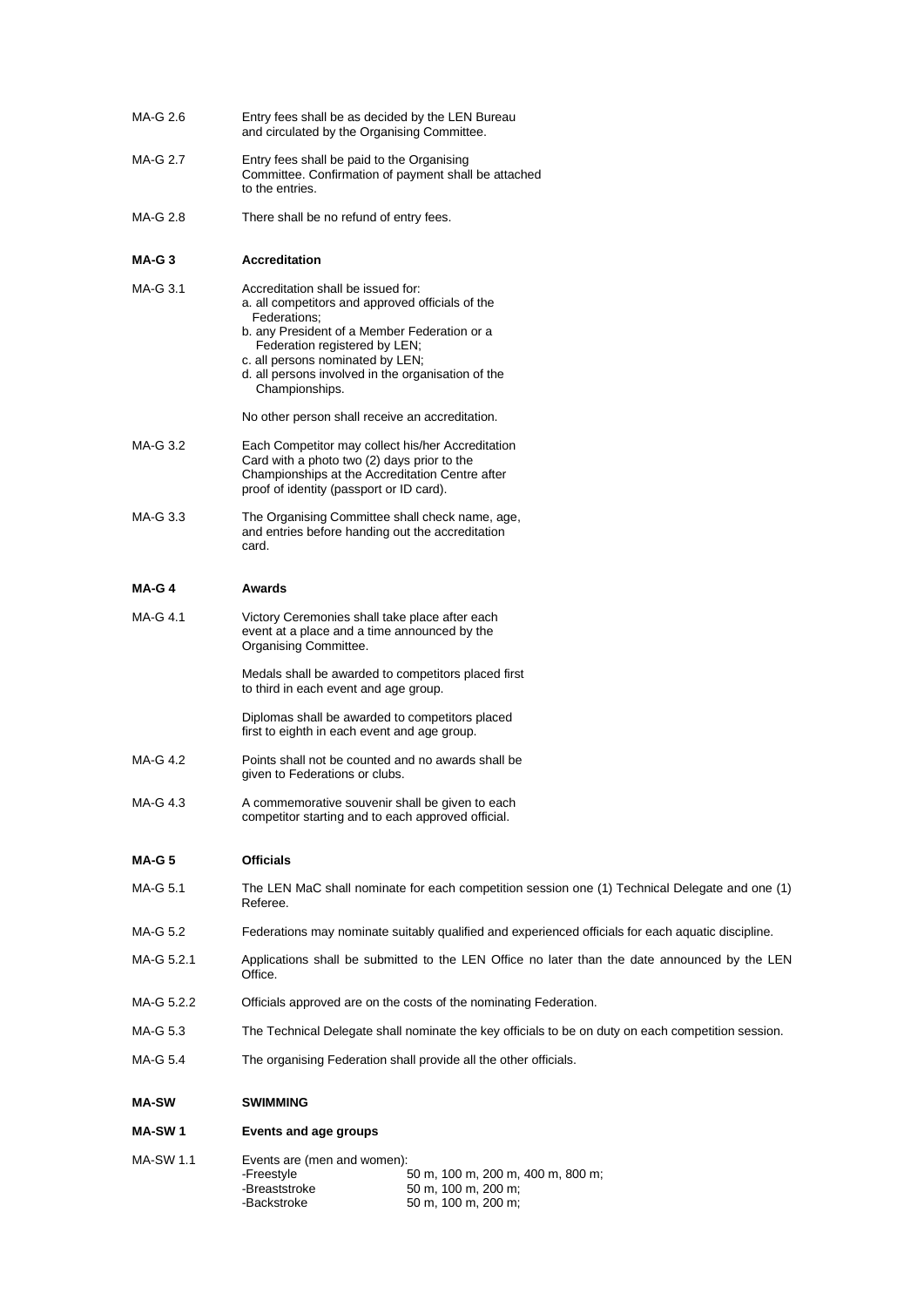|                    | -Butterfly<br>-Individual Medley<br>-Freestyle Relay<br>-Medley Relay                                                                                                                                                                                                                           | 50 m, 100 m, 200 m;<br>200 m; 400 m;<br>4 x 50 m;<br>$4 \times 50$ m;                                                      |  |  |
|--------------------|-------------------------------------------------------------------------------------------------------------------------------------------------------------------------------------------------------------------------------------------------------------------------------------------------|----------------------------------------------------------------------------------------------------------------------------|--|--|
|                    | -Mixed Freestyle Relay<br>-Mixed Medley Relay                                                                                                                                                                                                                                                   | $4 \times 50$ m (2 women and 2 men);<br>$4 \times 50$ m (2 women and 2 men).                                               |  |  |
| MA-SW 1.2          | Age groups for individual events are:<br>25-29, 30-34, 35-39, 40-44, 45-49, 50-54, 55-59, 60-64, 65-69, 70-74, 75-79, 80-84, 85-89, 90 - 94<br>(and five year age groups as high as is necessary).                                                                                              |                                                                                                                            |  |  |
| MA-SW 1.3          | Age groups for relays are:<br>100-119, 120-159, 160-199, 200-239, 240-279,<br>280-319, 320-359 (and forty year increments as high as is necessary).                                                                                                                                             |                                                                                                                            |  |  |
|                    | All members of a relay team must be from the<br>same club and have completed the individual entry form.                                                                                                                                                                                         |                                                                                                                            |  |  |
|                    | The total age of the team members (determined by<br>the year of birth) determines the age group of the<br>team.                                                                                                                                                                                 |                                                                                                                            |  |  |
|                    | A competitor may only compete in one age group<br>in the same relay event.                                                                                                                                                                                                                      |                                                                                                                            |  |  |
| MA-SW 1.4          | Competitors may be entered for a maximum of five<br>individual events, but not for more than two<br>individual events each day. In exceptional circumstances the LEN Bureau<br>may limit the number of events to be entered to three (3).                                                       |                                                                                                                            |  |  |
| MA-SW 1.5          | The order of the events and the Entry Times shall<br>be decided by the LEN Executive on proposal of<br>the LEN MaC and the LEN Bureau Liaison.                                                                                                                                                  |                                                                                                                            |  |  |
| MA-SW 1.6          | A swimmer must have reached qualification time (entry time) in a<br>Competition within 2 years period before the competition.<br>If a swimmer clearly fails to achieve the QT at the current competition<br>He7she may be excluded from all upcoming individual events in the same competition. |                                                                                                                            |  |  |
|                    |                                                                                                                                                                                                                                                                                                 |                                                                                                                            |  |  |
| <b>MA-SW2</b>      | <b>Confirmation of participation</b><br>and composition of Relay Teams                                                                                                                                                                                                                          |                                                                                                                            |  |  |
| <b>MA-SW 2.1</b>   | Competitors participating in 400 m and 800 m<br>races shall confirm their participation to the<br>Organising Committee no later than six o'clock<br>p.m. (18.00 hrs) on the day prior to the event.                                                                                             |                                                                                                                            |  |  |
| <b>MA-SW 2.2</b>   | Clubs participating in Relay Events shall confirm<br>their participation and submit the names of the<br>competitors and the order of swimming no later<br>than six o'clock p.m. (18.00 hrs) on the day prior to<br>the event.                                                                   |                                                                                                                            |  |  |
|                    | Reserve swimmers are not allowed.                                                                                                                                                                                                                                                               |                                                                                                                            |  |  |
| MA-SW <sub>3</sub> | Lane seeding, start and ordering out of the<br>competition                                                                                                                                                                                                                                      |                                                                                                                            |  |  |
| MA-SW 3.1          | Competitors will be seeded according to the<br>submitted entry times, beginning with the oldest<br>age group first and within an age group the slower<br>heats first.                                                                                                                           |                                                                                                                            |  |  |
| MA-SW 3.2          | In 400 m freestyle and 800 m freestyle races two<br>by time only and not by age-group.                                                                                                                                                                                                          | competitors may be deck seeded and swimming in one lane.<br>The seeding for 400 freestyle, 800 freestyle and 400 IM may be |  |  |
| MA-SW 3.3          | Overhead start will be used in all events.                                                                                                                                                                                                                                                      |                                                                                                                            |  |  |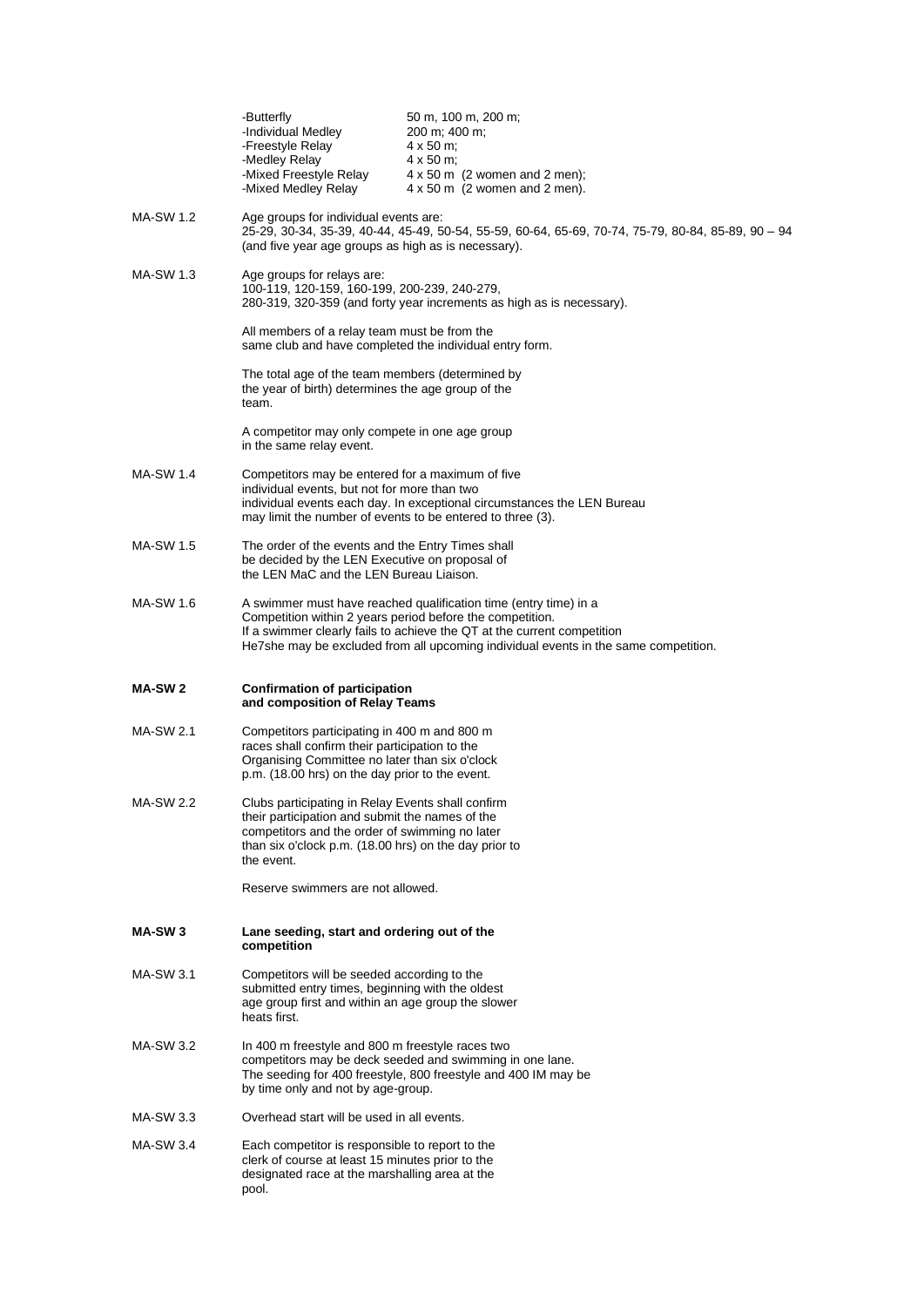| MA-SW 3.5                                     |                                                                                                                                                                                                                                                                                                                                                                                                                                   | In individual events of more than 200 m the<br>Referee may order out any competitor who passed<br>the entry time for the relevant age group.                   |                                                     |          |  |
|-----------------------------------------------|-----------------------------------------------------------------------------------------------------------------------------------------------------------------------------------------------------------------------------------------------------------------------------------------------------------------------------------------------------------------------------------------------------------------------------------|----------------------------------------------------------------------------------------------------------------------------------------------------------------|-----------------------------------------------------|----------|--|
| <b>MA-SW4</b>                                 | <b>Classification</b>                                                                                                                                                                                                                                                                                                                                                                                                             |                                                                                                                                                                |                                                     |          |  |
| MA-SW 4.1                                     | Individual swimmers will be listed in the result list<br>with name, name of the club, official country code<br>and split times according to ranking and age group.                                                                                                                                                                                                                                                                |                                                                                                                                                                |                                                     |          |  |
| <b>MA-SW 4.2</b>                              | Relay teams will be listed in the result list with the<br>name of the club and official country code<br>according to ranking and age group, including<br>names of swimmers and individual split times.                                                                                                                                                                                                                            |                                                                                                                                                                |                                                     |          |  |
| MA-SW 4.3                                     | ranking and time.                                                                                                                                                                                                                                                                                                                                                                                                                 | Any competitor not starting, disqualified, or not<br>finishing the race within the required entry time will<br>be placed at the end of the result list without |                                                     |          |  |
|                                               | The reason shall be mentioned.                                                                                                                                                                                                                                                                                                                                                                                                    |                                                                                                                                                                |                                                     |          |  |
| <b>MA-SW 4.4</b>                              | A competitor who has a permanent disability shall not<br>be disqualified in a case where his disability prevents<br>him/her from complying with the rules of a particular stroke,<br>provided that the disability has been notified<br>to the referee by the competitor or his/her representative before<br>the race takes place. Notification shall be a medical certificate<br>issued by the Medical Officer of the Federation. |                                                                                                                                                                |                                                     |          |  |
| MA-D                                          | <b>DIVING</b>                                                                                                                                                                                                                                                                                                                                                                                                                     |                                                                                                                                                                |                                                     |          |  |
| MA-D1                                         | Events and age groups                                                                                                                                                                                                                                                                                                                                                                                                             |                                                                                                                                                                |                                                     |          |  |
| MA-D 1.1                                      | Events are (men and women):<br>-Springboard 1 m;<br>-Springboard 3 m;<br>-Platform 5 m, 7.5 m, 10 m;<br>-Synchronised 3 m Springboard;<br>-Synchronised 5 m, 7.5 m, 10 m Platform;<br>-Team Diving<br>(Synchronised Diving where the facilities allow).                                                                                                                                                                           |                                                                                                                                                                |                                                     |          |  |
| MA-D 1.2                                      | Age groups are:<br>25-29, 30-34, 35-39, 40-44, 45-49, 50-54, 55-59, 60-64, 65-69, 70-74, 75-79, 80+ (and five years<br>age groups as high as is necessary);<br>For Synchronised Diving: 50-99, 100+<br>(age groups are determined by adding the ages of the competitors);<br>For Team Diving: 75-149, 150+<br>(age groups are determined by adding the ages of the competitors).                                                  |                                                                                                                                                                |                                                     |          |  |
| MA-D 1.3                                      | Age groups may be combined.                                                                                                                                                                                                                                                                                                                                                                                                       |                                                                                                                                                                |                                                     |          |  |
| MA-D 1.4                                      |                                                                                                                                                                                                                                                                                                                                                                                                                                   | The total number of dives required are:                                                                                                                        |                                                     |          |  |
| Springboard diving<br>(1 metre resp. 3 metre) |                                                                                                                                                                                                                                                                                                                                                                                                                                   | Age groups                                                                                                                                                     | Platform diving<br>(5 metre, 7.5 metre or 10 metre) |          |  |
| Men                                           | Women                                                                                                                                                                                                                                                                                                                                                                                                                             |                                                                                                                                                                | Men                                                 | Women    |  |
| 7                                             | 6                                                                                                                                                                                                                                                                                                                                                                                                                                 | $25 - 29$                                                                                                                                                      | 6                                                   | 6        |  |
| 7                                             | 6                                                                                                                                                                                                                                                                                                                                                                                                                                 | 30 – 34                                                                                                                                                        | 6                                                   | 6        |  |
| 7<br>7                                        | 6<br>6                                                                                                                                                                                                                                                                                                                                                                                                                            | $35 - 39$<br>$40 - 44$                                                                                                                                         | 6<br>6                                              | 6<br>6   |  |
| Springboard diving                            |                                                                                                                                                                                                                                                                                                                                                                                                                                   | Age groups                                                                                                                                                     | Platform diving                                     |          |  |
| (1 metre resp. 3 metre)<br>Men                | Women                                                                                                                                                                                                                                                                                                                                                                                                                             |                                                                                                                                                                | (5 metre, 7.5 metre or 10 metre)<br>Men             | Women    |  |
| 7                                             | 6                                                                                                                                                                                                                                                                                                                                                                                                                                 | $45 - 49$                                                                                                                                                      | 6                                                   | 6        |  |
| 6                                             | 5                                                                                                                                                                                                                                                                                                                                                                                                                                 | $50 - 55$                                                                                                                                                      | 5x                                                  | 5х       |  |
| 6                                             | 5                                                                                                                                                                                                                                                                                                                                                                                                                                 | 55 – 59                                                                                                                                                        | 5x                                                  | 5х       |  |
| 6                                             | 5                                                                                                                                                                                                                                                                                                                                                                                                                                 | $60 - 64$                                                                                                                                                      | 5х                                                  | 5х       |  |
| 6<br>5                                        | 5<br>4                                                                                                                                                                                                                                                                                                                                                                                                                            | $65 - 69$<br>70 – 74                                                                                                                                           | 5x<br>4х                                            | 5х<br>4х |  |
| 5                                             | 4                                                                                                                                                                                                                                                                                                                                                                                                                                 | 75 – 79                                                                                                                                                        | 4x                                                  | 4х       |  |
| 4                                             | 3                                                                                                                                                                                                                                                                                                                                                                                                                                 | 80+                                                                                                                                                            | Зx                                                  | Зx       |  |
|                                               | x) 10 m limited : Only feet first entries are allowed from the 10 m platform                                                                                                                                                                                                                                                                                                                                                      |                                                                                                                                                                |                                                     |          |  |

and any performed dive from the 10 m must not exceed degree of difficulty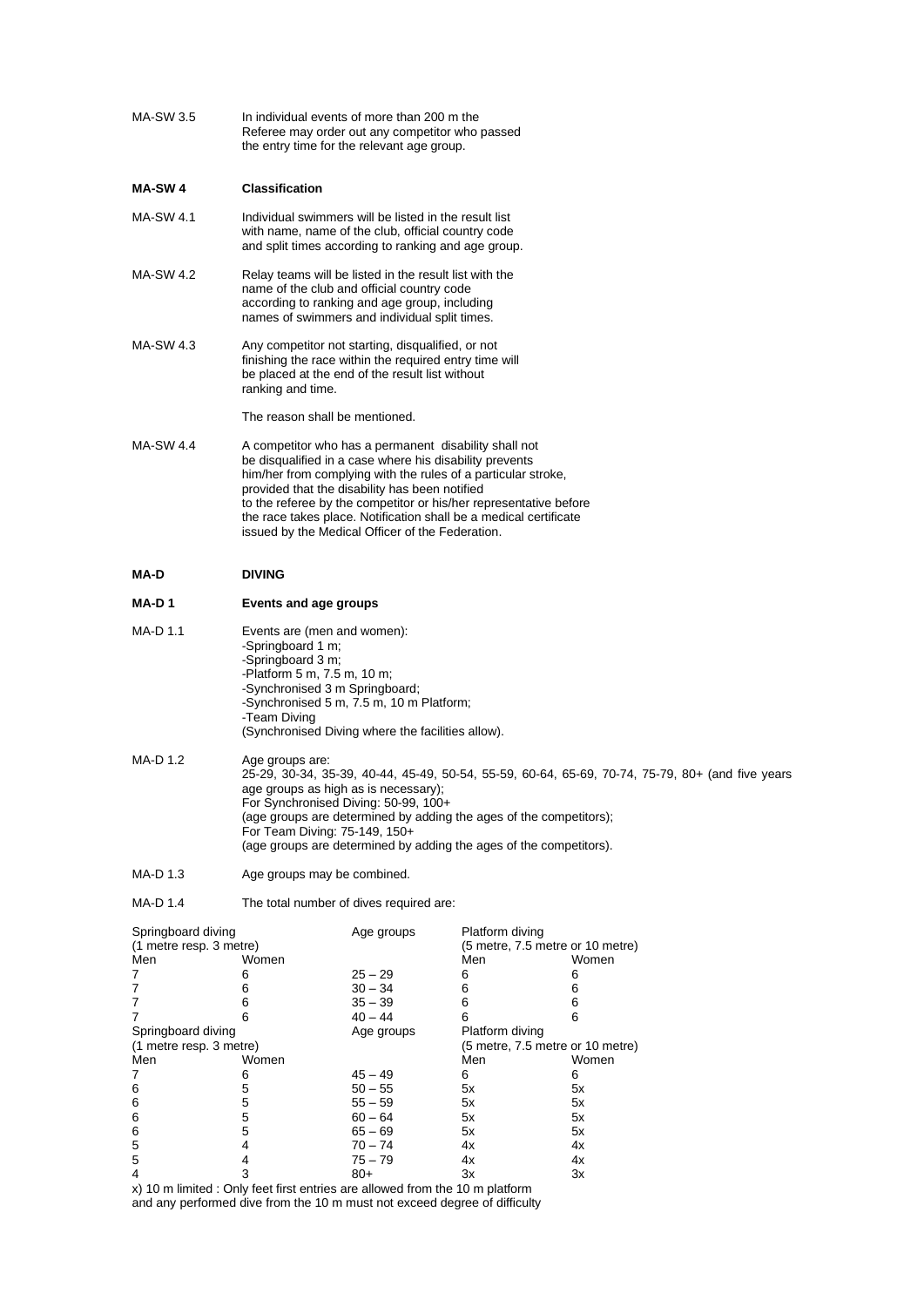#### of 2.0.

- MA-D 1.5 The order of the events shall be decided by the LEN Executive on proposal of the LEN MaC and the LEN Bureau Liaison to this Committee.
- MA-D 1.6 In Synchronised Diving for men and women in all age groups the total number of dives required is 2 dives with an assigned degree of difficulty of 2.0 regardless of the formula value plus 2 dives with free degree of difficulty. When diving from the 10m platform all divers aged 50+ may only perform feet-first dives with a degree of difficulty not exceeding 2.0 according to the formula value. Two divers from different clubs within the same federation may compete as a couple One divers may only start in one couple regardless of the age group.
- MA-D 1.7 In the Team Diving Competition each team shall consist of three divers but must include both sexes. Divers from different clubs within the same federation may compete as a team. Each team shall perform six different dives and each diver two dives from two different heights (1m/3m/platform). The dives shall consist of 2 dives from 1m Springboard, 2 dives from 3m Springboard and 2 dives from Platform. When diving from the 10m platform all divers aged 50+ may only perform dives with a degree of difficulty not exceeding 2.0 and they must be performed feet-first. One divers may start in one team regardless of the age group.
- MA-D 1.8 The diver can freely choose the dive from the dive table given in the FINA handbook. The only requirements is that in age group 25-69 years each dive performed has a different dive number (as in the FINA Handbook) In age group 70 and older dives with the same dive number can be repeated, if performed in different position (straight, pike, tuck or free position).

#### **MA-D 2 Confirmation of participation and list of the dives**

- MA-D 2.1 Competitors shall confirm their participation and submit the list of the dives to the Technical Delegate or the nominated member of the LEN MaC no later than six o'clock p.m. (18.00 hrs) on . the day prior to the event.
- MA-D 2.2 The Technical Delegate may accept later confirmations and/or submissions of the list of the dives up to three (3) hours prior to the event, subject to a fine; the amount of the fine shall be decided by the Bureau and circulated by the Organising Committee.
- MA-D 2.3 No changes on the list of the dives shall be accepted after the deadline of three (3) hours prior to the event.

## **MA-OW OPEN WATER SWIMMING**

# **MA-OW 1 Events and age groups**

- MA-OW 1.1 Fyents are: -Open Water Swimming (men), up to 5 km; -Open Water Swimming (women), up to 5 km.
- MA-OW 1.2 Age groups are: 25-29, 30-34, 35-39, 40-44, 45-49, 50-54, 55-59, 60-64 , 65-69 ,70-74, 75+.

# **MA-OW 2 Confirmation of Participation and seeding**

- MA-OW 2.1 Competitors shall confirm their participation to the Organising committee not later than twelve o'clock a.m. (12.00) on the day prior to the event.
- MA-OW 2.2 Competitors will be seeded in waves according to age groups. Competitors may be selected irrespective of gender.
- MA-OW 2.3 All competitors will receive and must wear a brightly coloured numbered cap according to the seeding. When water temperature is under 20°C wetsuit can be worn. All swimsuits (also wetsuit) must be according to FINA rules. .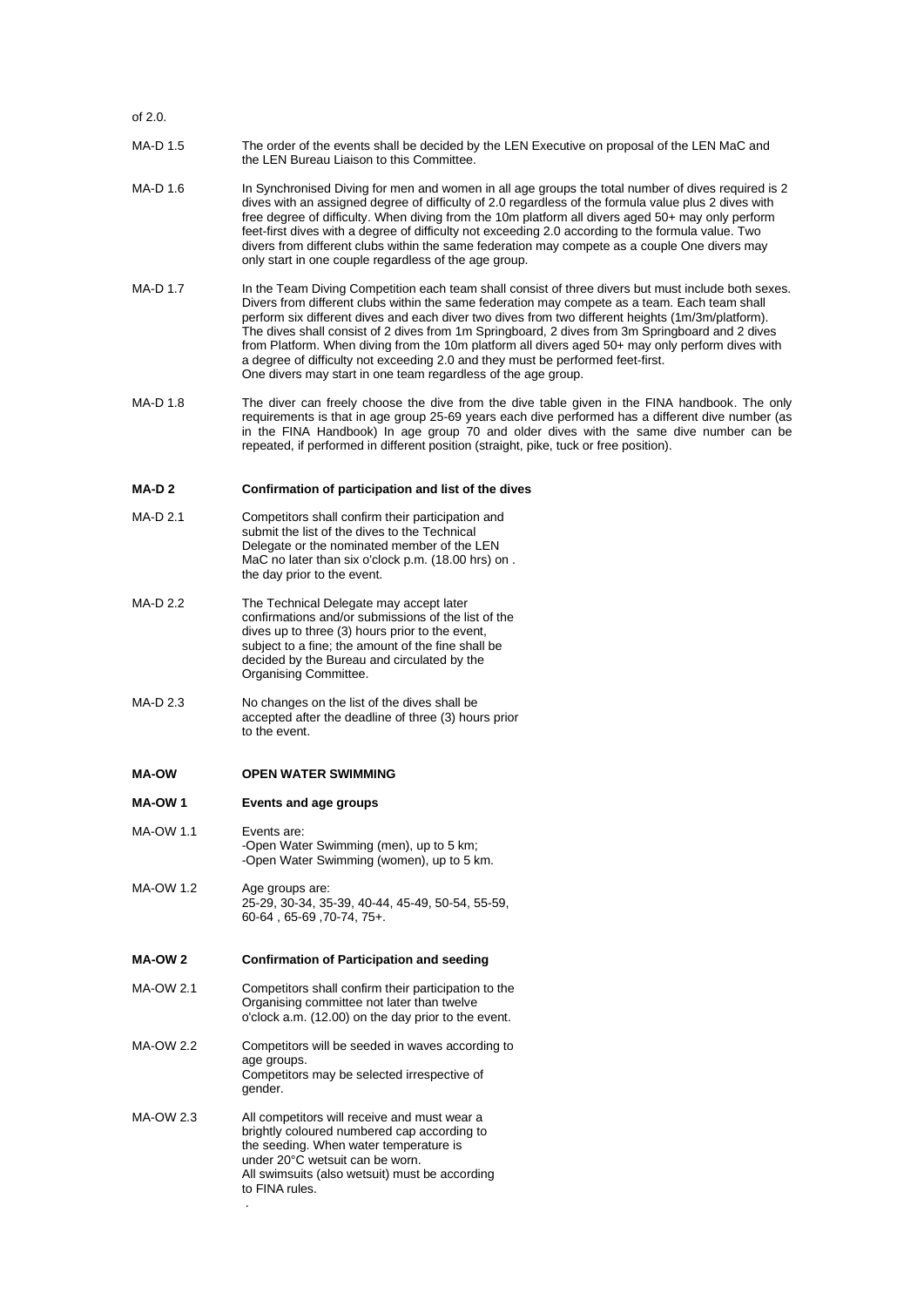MA-OW 2.4 For the LEN European Masters Championships a cut off time of 30 minutes per kilometer may be applied.

## **MA-OW 3 Start**

- MA-OW 3.1 The Referee shall only allow the race to start if the security requirements are fulfilled. The Referee may be overruled by the Technical Delegate.
- MA-OW 3.2 The Technical Delegate may shorten the distance of the event, due to weather conditions, water temperature and/or if the security requirements are not fulfilled.

#### **MA-AS ARTISTIC SWIMMING**

#### **MA-AS 1 Events**

- MA-AS 1.1 Events are: Solo, Duet, Mixed Duet and Team, each with Technical Routine & Free Routine, and Free Combination for men and women Teams shall consist of a minimum of four (4) and a maximum of eight (8) members. Free Combinations shall consist of a minimum of four (4) and a maximum of ten (10) members.
- MA-AS 1.2 For Duets one (1) reserve and for Teams and Free Combinations a maximum of two (2) reserves may be entered.

## **MA-AS 2 Age Groups**

- MA-AS 2.1 Age Groups for Solo are: 25-29, 30-39, 40-49, 50-59,60-69,70-79,80+
- MA-AS 2.2 Age Groups for Duet and Mixed Duet are: 25-29, 30-39, 40-49, 50-59, 60-69,70-79, 80+ with the age determined by the average age of the competitors.
- MA-AS 2.3 Age Groups for Teams are: 25-34, 35-49, 50-64, 65+ with the age determined by the average age of the competitors.
- MA-AS 2.4 Age Group for Free Combinations are: 25-39, 40-64, and 65+ With the age determined by the average of the competitors.

### **MA-AS 3 Competitions**

- MA-AS 3.1 The Technical Routine shall be performed according to the FINA required elements for Masters Technical Routines and By-Laws. Technical Routines have to include all required elements. Music selection is optional and may be the same music as used in the Free Routine. Music should be sent in digital form in advance to the organizer. MA-AS 3.2 There are no restrictions for Free Routines neither in regard to choice of music nor in regard to content of choreography. MA-AS 3.3 Scoring will be calculated as in FINA Rules and By-Laws for Masters and Artistic Swimming.
- MA-AS 3.4 The order of events shall be decided by the Bureau Executive after consultation of the MaC and the Bureau Liaison to this Committee.
- MA-AS 3.5 The order of appearance for Technical Routines and Free Routines shall be decided by draw for each event in each age group. The age group to start is pulled, and the age groups are drawn by lot.